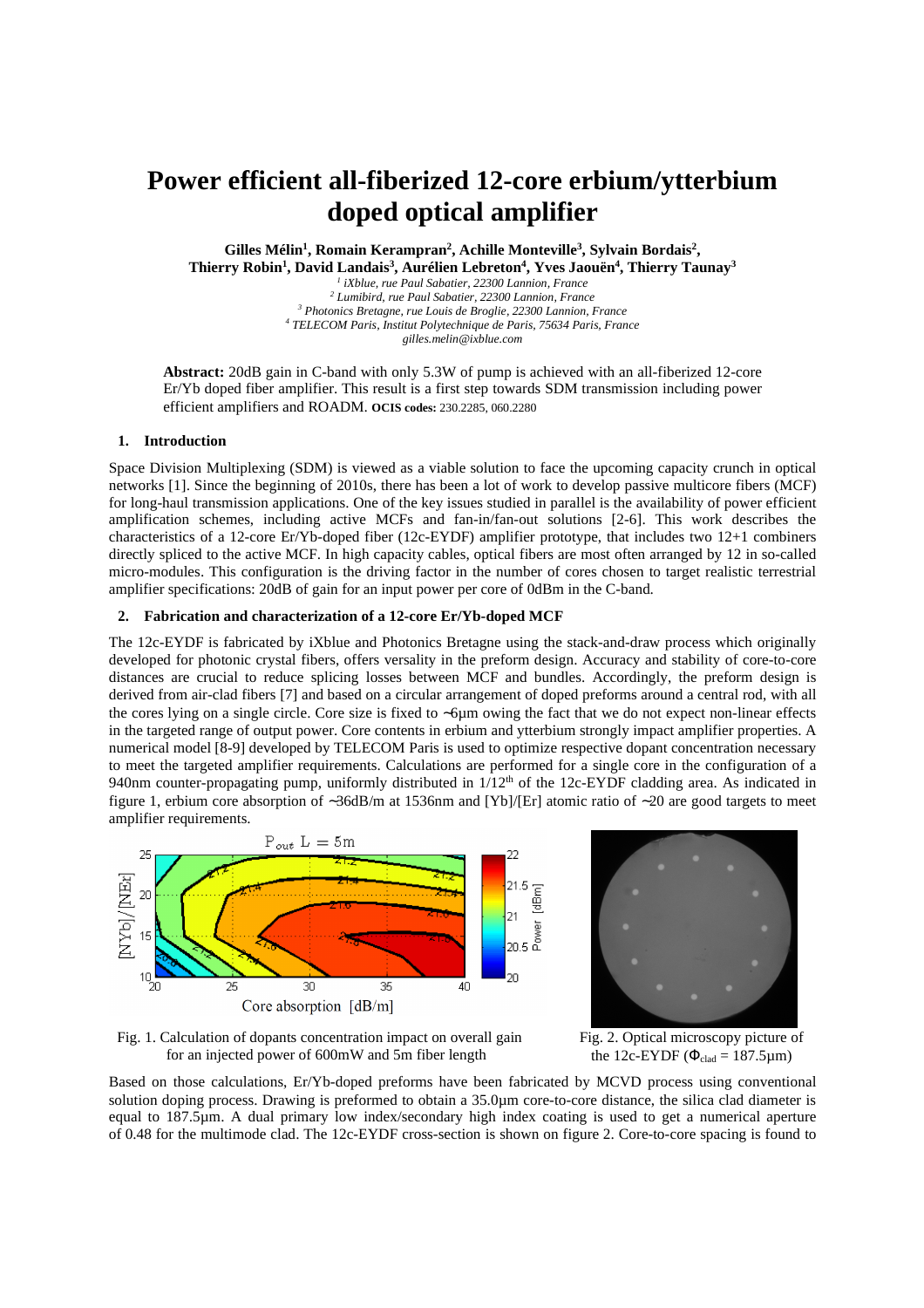be 35.0±0.3µm using a calibrated optical microscope. This result highlights the tight geometrical tolerance obtained on the cores positioning. Erbium and ytterbium absorptions have been measured by the cut-back method using a broad-band source launched into to the multimode clad. Total rare-earth clad absorptions are estimated to be 3.7dB/m and 0.53dB/m, respectively at 914nm and 1534nm.

### **3. Development of combined Bundle/Fan technology**

Pump and signals are coupled into the 12c-EYDF using a tapered fiber bundle based combiner co-designed by Photonics Bretagne, iXblue, Lumibird and manufactured by Lumibird. Pump light is launched through a central multimode fiber (core/clad sizes of 195 $\mu$ m/230 $\mu$ m and numerical aperture of 0.22) and signals through the 12 outer fibers (core/clad sizes of 15µm/80µm and numerical aperture of 0.19) designed to match mode field diameter of active cores after down-tapering. Owing to an optimized fusing/tapering process, reproductible core-to-core distances of 35±0.5µm are obtained, leading to a satisfactorily accurate matching to the 12c-EYDF geometry. The combiner cross-section is shown on figure 3. The compact packaging (80mmx5mmx5mm) of the complete assembly can be seen on figure 4.



Fig 3. End view of the bundle Fig 4. Packaging of the combiner/fan-in spliced to the 12c-EYDF

# **4. 12c-EYDF amplifier prototype assembly and characterization**

The amplifier prototype is designed and manufactured by Lumibird. As described on figure 5, the 12c-EYDF is directly spliced at both ends to two 12+1 combiners. The fiber cleave angle is found to have a critical impact on the coupling loss and should be maintained below 0.1deg. The fan-in and fan-out combiners are first characterized by measuring signal total loss at 1.31µm when spliced to a 5.5m long 12c-EYDF. As seen on figure 6, an average insertion loss of 1.7dB is obtained with ±0.3dB core-to-core variations. This value includes 0.45dB for pigtails and 0.5dB for core attenuation, the latter has been estimated from optical time domain reflectometry measurements over a long length of 12c-EYDF. A 940nm multimode pump laser diode is chosen as it relaxes diode cooling requirements as the pump absorption is relatively temperature insensitive in this wavelength range [10]. 5.3W of optical power is coupled into 5.5m long 12c-EYDF via end-coupling in a counter-directional pumping configuration, with an efficiency >99%. Individual core performance is measured by launching 15 WDM channels spanning from 1535.2nm to 1564.1nm (with 0dBm of signal launched into each core under test). Figure 7 shows minimum, maximum and averaged over all the cores spectral gain curves. Averaged over all the cores and all the wavelengths, gain and optical power conversion efficiency are respectively of 20dB and 23%. Overall core-to-core gain variation ranges from 2.5 to 4.0dB along the full spectrum. Gain flatness around 7dB is typical for an Er/Yb co-doped fiber amplifier [11]. Figure 8 shows that maximal core-to-core power variation is only of 1.4dB. Core-tocore crosstalk is evaluated by injecting signal power in one core and measuring power at the output of one of the two adjacent cores. The measured crosstalk varies from 33 to 42dB from core-to-core, which is sufficient to prevent system performance impairments.





Fig. 5. Amplifier architecture Fig. 6. End-to-end loss measured at 1.31 um for each core (combiner + 12c-EYDF + combiner)